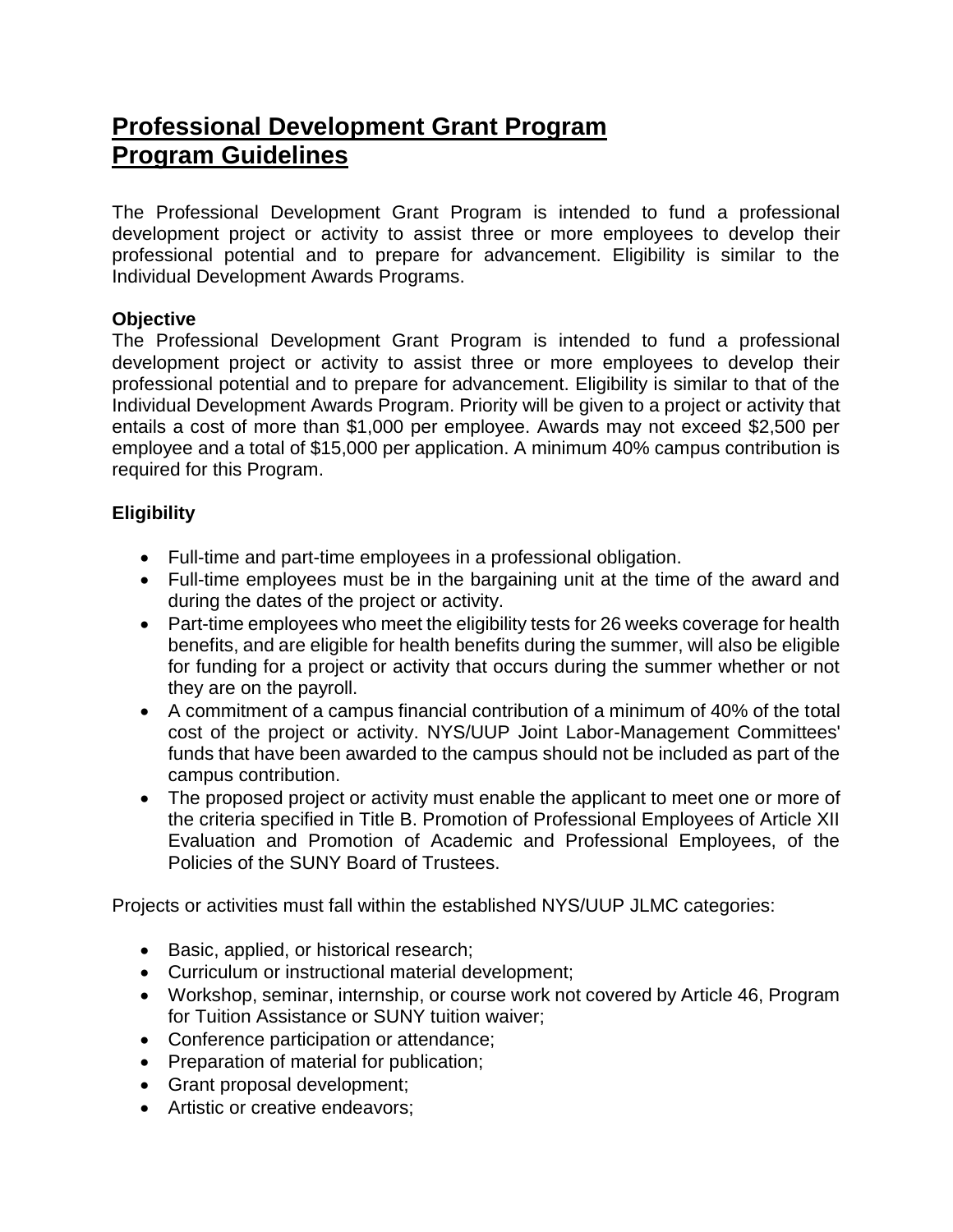- Professional reading or independent study;
- Other work-related professional development projects or activities.
- A description of the project or activity, conference, seminar, or workshop must include:
- Type of activity or event, event site, and sponsor.
- Whether the employee is presenting a paper or formally participating. If presenting a paper, the title of the paper and nature of the presentation must be provided.
- How this project or activity will further the employee's professional development or otherwise assist in preparing for advancement.

## **Application Deadlines**

A completed Application, with required attachments, may be submitted at any time, but at least 45 days prior to the commencement of the project or activity. The decision to fund an application is at the discretion of the Professional Development Committee.

## **Application Process**

### **General Program Information**

The [General Program Information](https://oer.ny.gov/general-program-information) section provides specific information pertaining to the disbursement of New York State/United University Professions Joint Labor-Management Committees' funds, including application follow-up, acknowledgement of committee funds, expenditure limitations, reimbursement of expenditures, equipment policy, and contacts.

- 1. Read the [Application Instructions.](https://oer.ny.gov/instructions-completing-fillable-pdf-application)
- 2. Fill out, print and sign the [Application.](https://www.nysuup.lmc.ny.gov/forms/Professional-Development-Grant-FILLABLE-APPLICATION.pdf)
- 3. Have the Application signed by the campus president or designee and the UUP chapter president.
- 4. Send the Application with required supporting documents to the [NYS/UUP JLMC](https://www.nysuup.lmc.ny.gov/contact.html)  [staff.](https://www.nysuup.lmc.ny.gov/contact.html)

### **Required Attachments**

- An updated brief curriculum vita for each employee.
- A description of the project or activity described under Eligibility.
- A brochure, announcement, or other relevant material describing the project or activity.
- A list of employees who are participating in the project or activity.
- A list of other grant support for the project or activity.
- A letter of endorsement from the campus president or designee and UUP chapter president.
- A detailed statement from the campus president or designee indicating the campus's financial contribution of a minimum of 40% of the cost. NYS/UUP Joint Labor-Management Committees' funds that have been awarded to the campus should not be included as part of the campus's contribution.